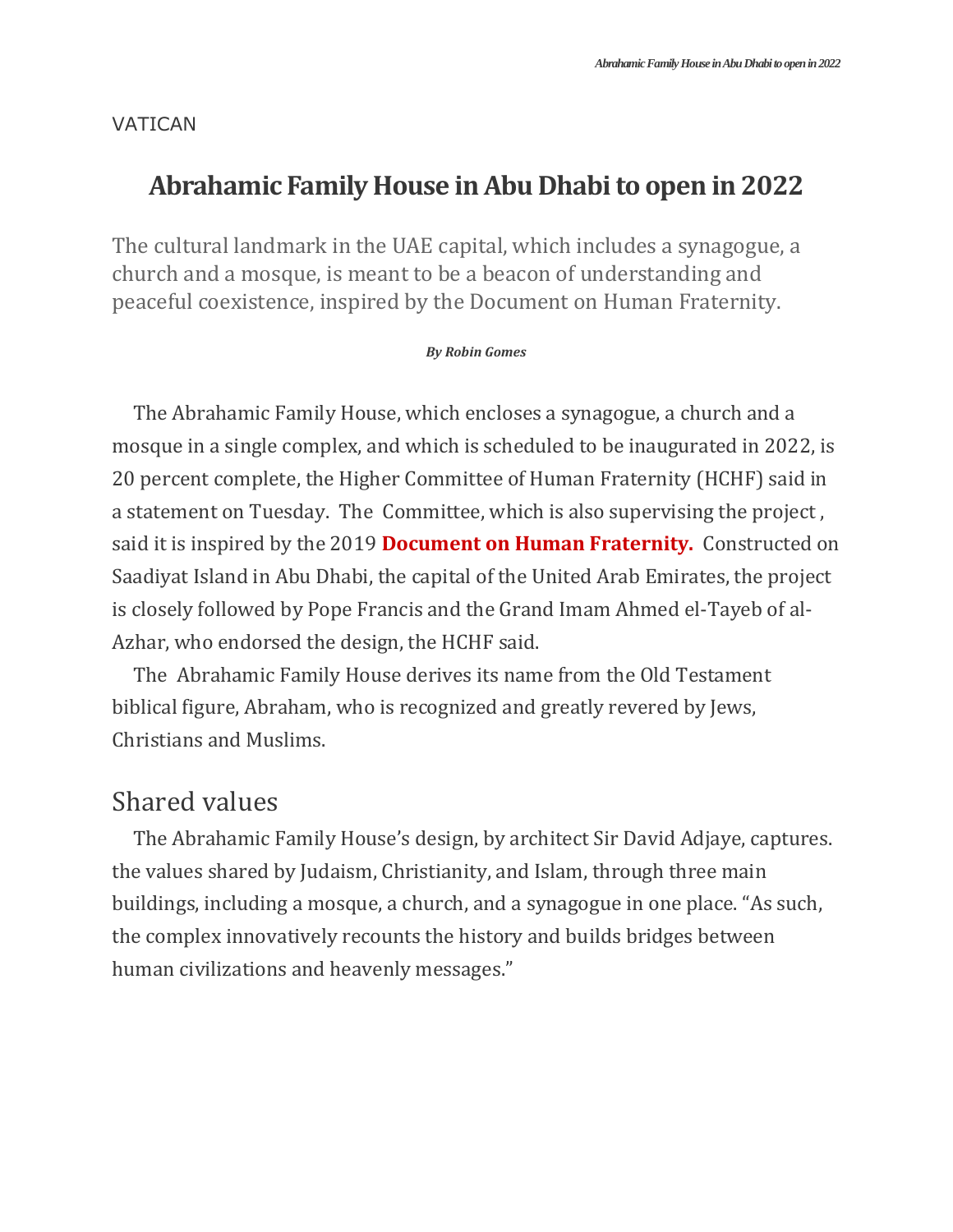

#### 21/09/2019

### **[Meet the architect for the Abrahamic Family House](https://www.vaticannews.va/en/world/news/2019-09/abrahamic-family-house-document-human-fraternity.html)**

The names of the three separate iconic houses of worship in the Abrahamic Family House complex are officially unveiled as "Imam AlTayeb Mosque," "St. Francis Church," and "Moses Ben Maimon Synagogue". Moses ben Maimon was a prolific and influential Sephardic Jewish philosopher of the Middle Ages.

## **Interfaith harmonious coexistence**

Besides the 3 places of worship, the site includes a cultural center that aims to encourage people to exemplify human fraternity and solidarity within a community that cherishes the values of mutual respect and peaceful coexistence, while the unique character of each faith is preserved.

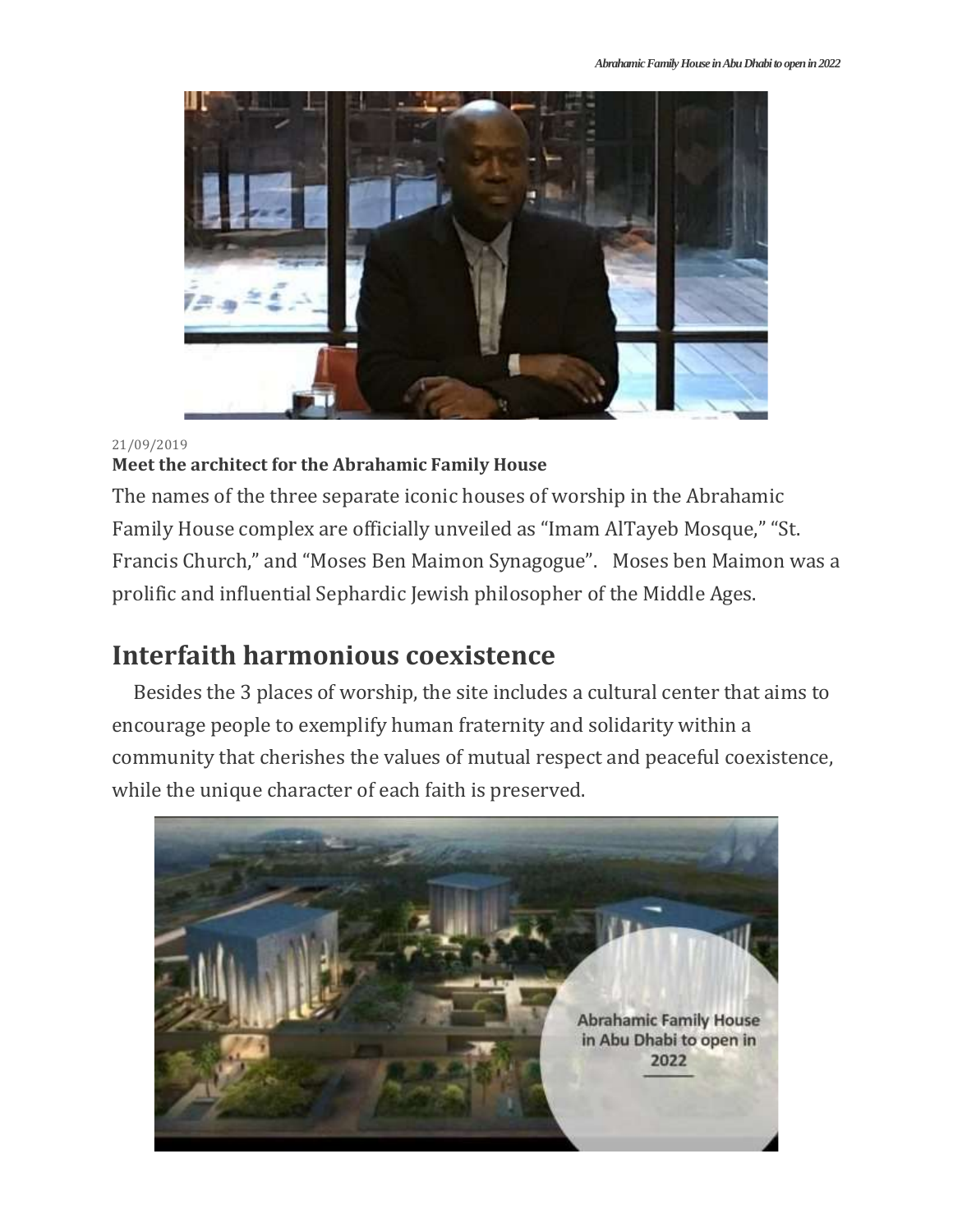The design of the Abrahamic Family House was first unveiled by Sheikh Abdullah bin Zayed Al Nahyan, UAE Minister of Foreign Affairs and International Cooperation, at a global gathering in New York in 2019, during the 2nd meeting of the HCHF. IT said the design was also presented to Pope Francis and the Grand Imam during a meeting with them in November that year.



#### 26/08/2019 **[Pope welcomes new UAE committee to promote Human Fraternity](https://www.vaticannews.va/en/pope/news/2019-08/pope-francis-welcomes-uae-fraternity-committee.html)**

#### [03/02/2020](https://www.vaticannews.va/en/pope/news/2020-02/pope-grand-imam-document-human-fraternity-anniversary.html)

#### **1st [anniversary](https://www.vaticannews.va/en/pope/news/2020-02/pope-grand-imam-document-human-fraternity-anniversary.html) of Document on Human Fraternity**

"The Abrahamic Family House epitomizes interfaith harmonious coexistence and preserves the unique character of each religion," said Mohamed Khalifa Al Mubarak, Chairman of the Department of Culture Abu Dhabi and an HCHF member. He said, "It personifies Abu Dhabi's vision for human **fraternity** *(*the state or feeling of friendship and mutual support within a group.*)* and embeds coexistence into the already diverse cultural fabric of the UAE. Overseeing the development of this iconic project is inspiring and reflective of the UAE efforts in realizing the values of the Document on Human Fraternity and fostering its lofty principles."

# **The Document on Human Fraternity**

He explained that the names of the three houses of worship recognize the work of the Grand Imam, Pope Francis and Moses Ben Maimon, and "harnesses